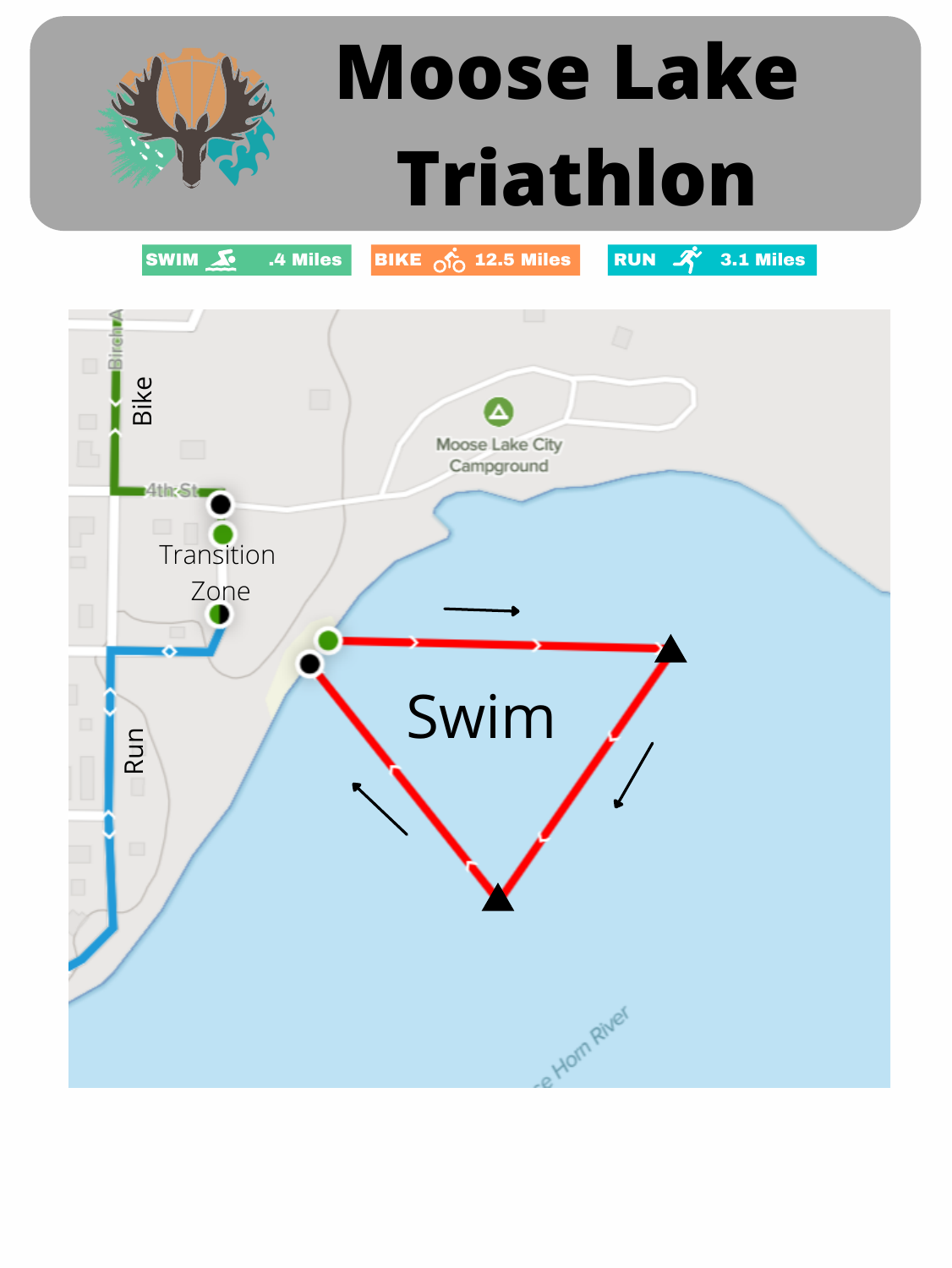

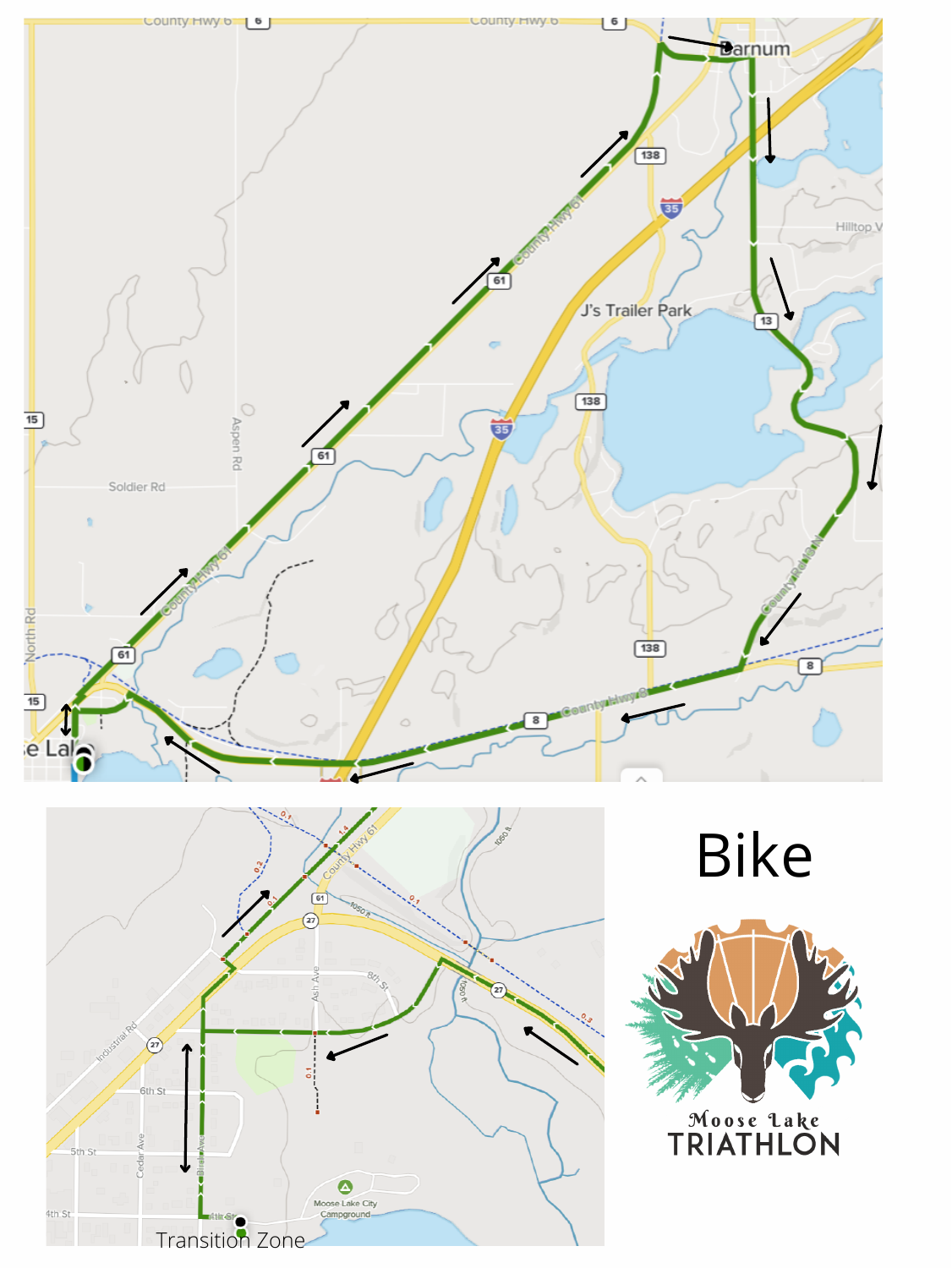

Moose Lake<br>TRIATHLON

Water Stations: 1. Moose Horn River Crossing 2. Turnaround point